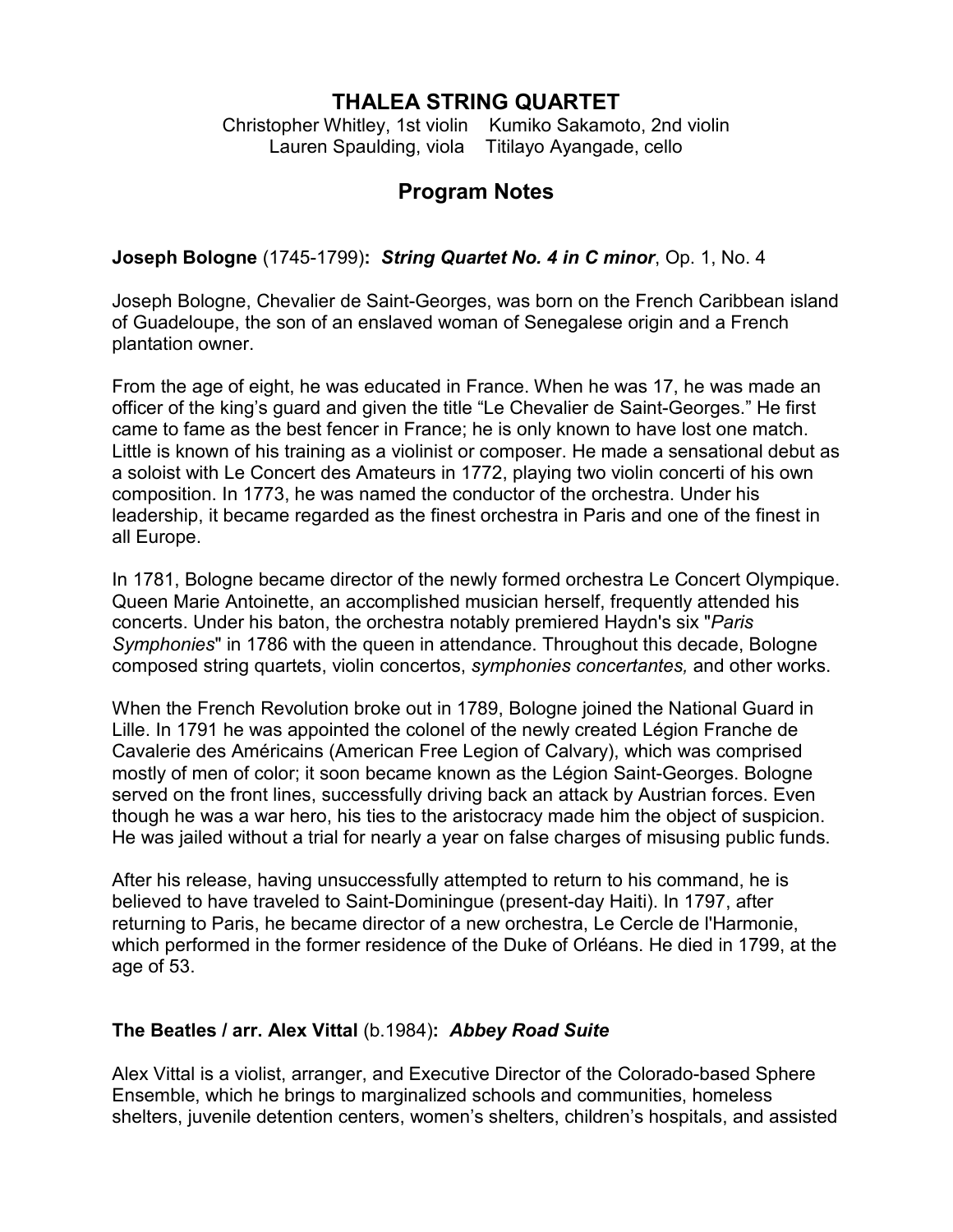living and memory care facilities. He has diverse musical tastes, performing orchestral music as a member of the Steamboat Symphony Orchestra, traditional Argentine tango music with Orquesta Típica Natural Tango, Baroque music on period instruments with the Baroque Chamber Orchestra of Colorado, and a wide variety of musical styles with Sphere Ensemble. Dedicated to social justice through music education, he spent seven years working with under-resourced elementary and middle school students as a Teaching Artist with El Sistema Colorado.

*Abbey Road Suite* is Vittal's amazing quartet rendering of the B-side of The Beatles' *Abbey Road* album. He writes:

"I was first exposed to The Beatles' *Abbey Road* in my later teenage years after I had begun learning the electric bass as a hobby to go alongside my main instrument, the viola, and it was a revelatory experience for me. I loved the entire album immediately, but the long form of the B-side in particular struck me as particularly brilliant on so many levels. The songs have such great movement and energy, explore so many emotions and musical styles, and have a fascinating structure. Listen for a recurrence of the opening theme of 'You Never Give Me Your Money' at the close of 'The End.' 'Her Majesty' was actually the first ever hidden track included on an album, and is a sort of silly coda to the whole set. Even more striking to me than the songs themselves are the bold and singular musical styles of each of the four Beatles. You can really hear their unique personalities throughout the entire B-side, from Paul's sensitivity and passion to John's bravado to George's virtuosity to Ringo's sense of humor.

In this arrangement, a true labor of love written and re-written countless times over seven years, I have sought to remain as true as possible to the original recording, including capturing individual personality quirks in the original recording. I believe that we collectively love The Beatles both because of the quality and originality of their songs, but even more so for their musical personalities and public personas. I hope this performance brings you closer to The Beatles and their peerless *Abbey Road*."

#### **Daniel Bernard Roumain** (b.1971)**: String Quartet No. 5 ("***Rosa Parks***")**, "Klap Ur Handz"

An innovative composer, violinist, and band leader, Haitian American Daniel Bernard Roumain (DBR) mixes classical music with his own cultural references and musical imagination. He serves as Visiting Associate Professor of Composition at his alma mater, Vanderbilt University. He is also the Artist-in-Residence of the Seattle Theater Group and the Music Director of Seattle's More Music @ The Moore program for the third consecutive year.

DBR earned his doctorate in Music Composition from the University of Michigan and is currently Institute Professor and Professor of Practice at Arizona State University. An avid arts industry leader, he serves on the board of directors of the League of American Orchestras, Association of Performing Arts Presenters and Creative Capital, the advisory committee of the Sphinx Organization, and was co-chair of 2015 and 2016 APAP Conferences.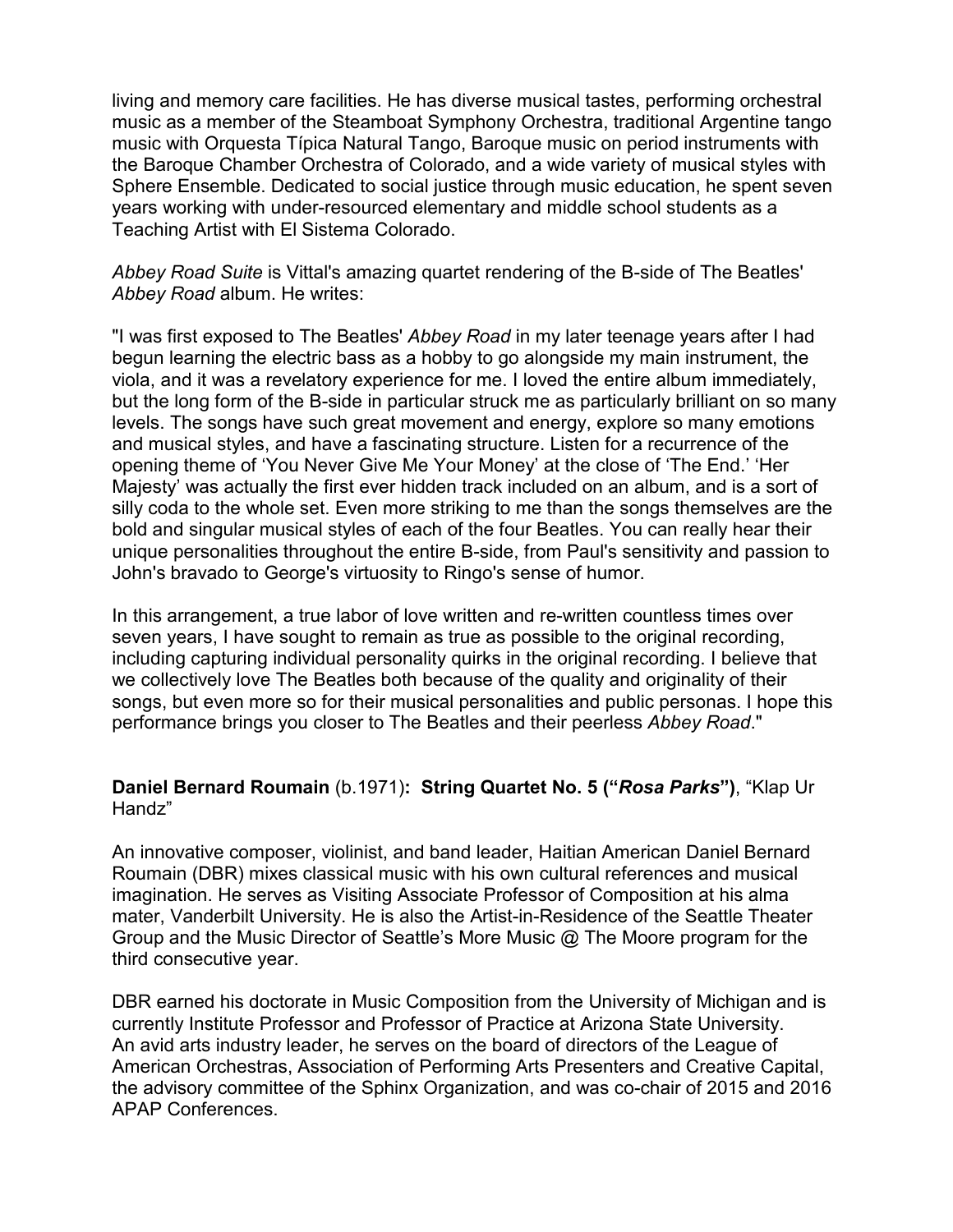DBR says: "I was raised by immigrant parents from Haiti, who experienced American life both before, and after, the Civil Rights Act of 1964. Their views were informed by life on a free island nation in Port-au-Prince, Haiti; life in the suburbs of Chicago, Illinois; and life in the complex diversity of Pompano Beach, Florida. They identified with Malcolm and Martin, Maya and Rosa, and the great Haitian warriors, Makandal and Toussaint. Civil rights, for our household, was global, local, and part of the very fabric of our lives and culture. I created [the '*Rosa Parks*' *Quartet*] as a musical portrait of Rosa Parks' struggle, survival, and legacy . . . It's telling that this work may, in fact, be performed on stages that didn't allow the presence of so many, so often. I often refer to the stage as the last bastion of democracy, where all voices can and should be heard, where we are all equal, important, and necessary."

Each of DBR's five string quartets honors a figure in the American Civil Rights movement. His **Fifth String Quartet**, written in 2005, is dedicated to Rosa Parks. The three movements each use a highly specific compositional style to reflect on her life. The first movement is inspired by a direct quote from Parks herself. In reference to her defiant stance against bus segregation in Montgomery, Alabama, she stated: "I knew someone had to take the first step and I made up my mind not to move." The longest of the three movements, it is characterized by a driving, insistent rhythm throughout, which evokes the dignified persistence of Parks herself. The second movement, titled "Klap Ur Handz," is based around the activity of clapping. In this work, the players have to clap, a feature DBR says was inspired by hip-hop rhythms but dates back to Cro-Magnon man. "There's something really communal about that," he says. The final movement, "Isorhythmiclationistic," is much more solemn and introspective in nature. It makes use of long, drawn-out chords, striking silence, and sudden shifts in dynamics, to hauntingly beautiful and dramatic effect.

### **Antonín Dvořák** (1841-1904)**:** *String Quartet No. 12 in F major*, Op. 96, **"***American***"**

Antonin Dvořák was the most prolific chamber music composer of the late 19th century. He wrote numerous excellent works in every standard form as well as for novel ensembles. His natural and seemingly effortless proclivity for chamber music resulted in a body of work that was unusual for a composer of the Romantic period, a time in which the exploration of large forces, extra-musical programs, and expansive, subjective forms had little to do with this intimate and formalized genre most associated with the Classical era. It was characteristic of his time for Dvořák to express his musical nationalism; strong elements of his native Bohemian (i.e., Czech or Slavonic) folk music appear in his music in the dance and narrative forms of the *furiant* and the *dumka*, respectively. But despite such general influences of form, rhythm, and mood, Dvořák's music has a freshness, clarity of texture, and bounty of dramatic lyricism that makes it original.

Dvořák's best-known works date from the 1890's during his three-year sojourn in America, where he served as director of the National Conservatory in New York. They include the New World Symphony and the "*American*" *Quartet*. Dvořák encountered American folk music in the form of Native-American drumming and African-American spirituals, the latter of which he regarded as profoundly original music that might serve as a basis for a national style. While he himself denied that he intentionally incorporated